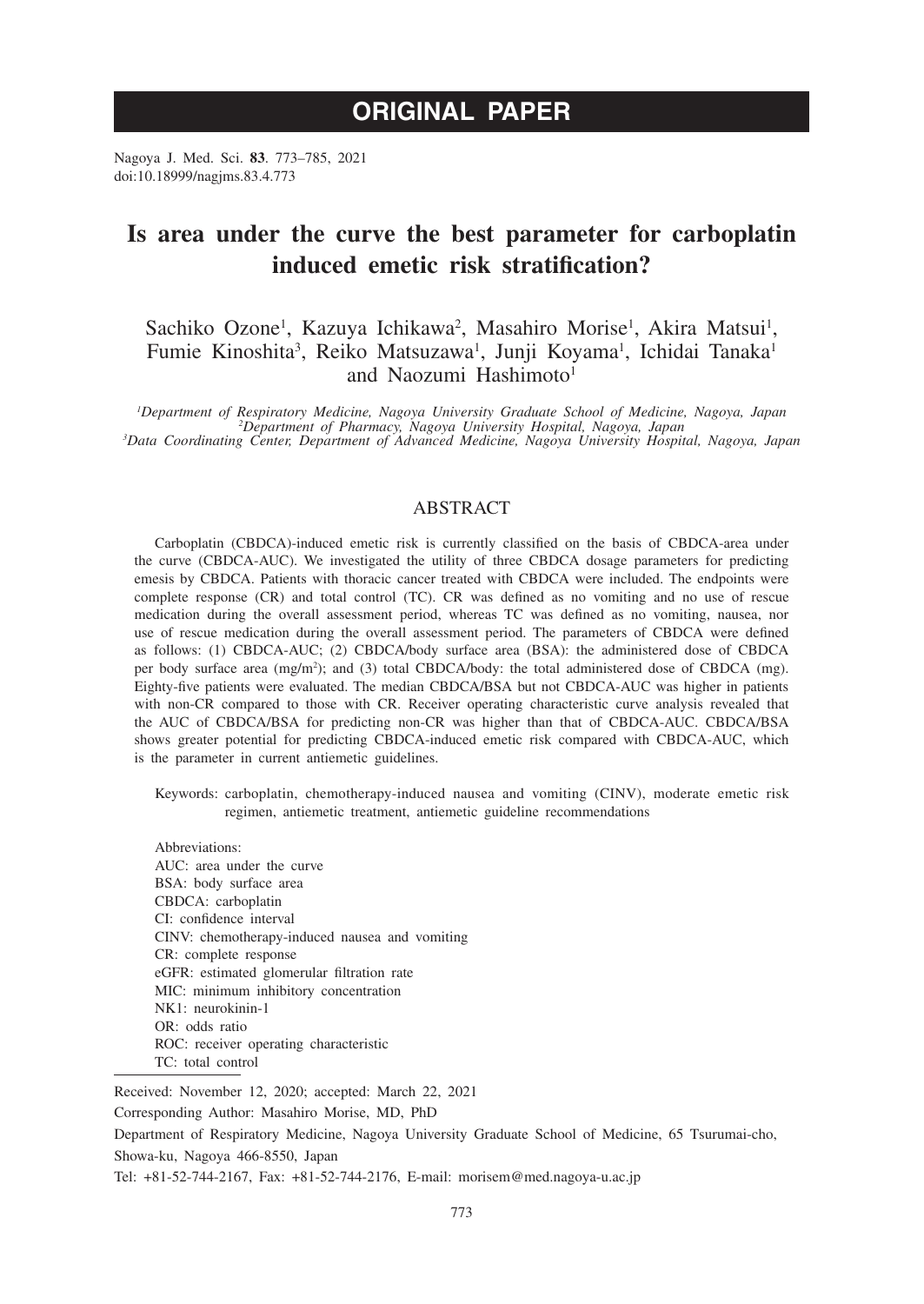This is an Open Access article distributed under the Creative Commons Attribution-NonCommercial-NoDerivatives 4.0 International License. To view the details of this license, please visit (http://creativecommons.org/licenses/by-nc-nd/4.0/).

## INTRODUCTION

Despite the development of molecular targeted therapies, such as epidermal growth factor receptor (EGFR) kinase inhibitors for EGFR-mutated non-small cell lung cancer, platinum compounds remain key anticancer agents in treating several advanced solid tumors.<sup>1-3</sup> Among these, carboplatin (CBDCA)—a second-generation platinum agent—is widely used to treat lung cancer, gynecologic cancers, the head and neck cancer, and breast cancer, etc.<sup>4</sup>

Chemotherapy-induced nausea and vomiting (CINV) is one of the most common and important adverse events in patients treated with CBDCA. CBDCA is categorized as either high-emetic-risk chemotherapy when the CBDCA-area under the blood-concentration time curve (CBDCA-AUC) is ≥4 (mg/ml·min), or moderate-emetic-risk chemotherapy (MEC) when the CBDCA-AUC is <4 (mg/ml·min) according to National Cancer Community Network (NCCN) guidelines. In the guidelines of the American Society of Clinical Oncology (ASCO) and European Society of Medical Oncology (ESMO)/Multinational Association of Supportive Care in Cancer (MASCC), CBDCA is classified as a MEC.<sup>5-8</sup> In the NCCN and ASCO guidelines, antiemetic strategies are based on the CBDCA-AUC. Specifically, a triple-antiemetic strategy involving a neurokinin-1 (NK1) receptor antagonist, a serotonin receptor antagonist, and dexamethasone is recommended for patients undergoing treatment with CBDCA-AUC of ≥4, whereas the use of NK1 receptor antagonists is unnecessary for patients undergoing treatment with CBDCA-AUC of  $\leq 4.5$  In contrast, ESMO/MASCC guidelines recommend using this triple antiemetic strategy regardless of the CBDCA-AUC.

The risk stratification of CBDCA-induced CINV based on CBDCA-AUC in these guidelines is mainly based on expert consensus, and it is unclear whether the current cutoff value of 4 is optimal. In fact, the dose adjustment procedure of CBDCA using AUC is based on a pharmacokinetic study that investigated the relationship between AUC and efficacy/myelosuppression but not CINV.<sup>9</sup> In the retrospective cohort study that investigated the efficacy and safety of CBDCA plus pemetrexed regimen, similar incidence of nausea and vomiting was reported between patients treated with CBDCA AUC  $\geq$  4 and those treated with CBDCA AUC  $\lt$  4 (any grade: 63.3% and 70.8%, p=0.325, according to the National Cancer Institute-Common Toxicity Criteria ver3.0).10 Furthermore, in terms of cisplatin, another platinum agent as well as CBDCA, the dose of cisplatin per body surface area (BSA) was an independent risk factor for CINV.11 However, the data regarding useful CBDCA dosage parameters for predicting CINV risk are insufficient. Additionally, few studies have investigated the association between CBDCA-AUC and CINV.

Based on these backgrounds, we hypothesized that the dose of CBDCA per BSA (CBDCA/ BSA [mg/m2 ]) or total dose of CBDCA per body (total CBDCA /body) has better utility for predicting CINV risk compared to CBDCA-AUC, which lead us to conduct the current retrospective cohort study. The aim of this study was to explore the optimal CBDCA parameter for predicting the risk of CINV. In this study, we investigated the utility of three CBDCA dosage parameters (CBDCA-AUC, CBDCA/BSA, total CBDCA/body) for predicting CINV.

## MATERIALS AND METHODS

#### *Study design and Patients*

This study was a retrospective cohort study, which was approved by institutional review board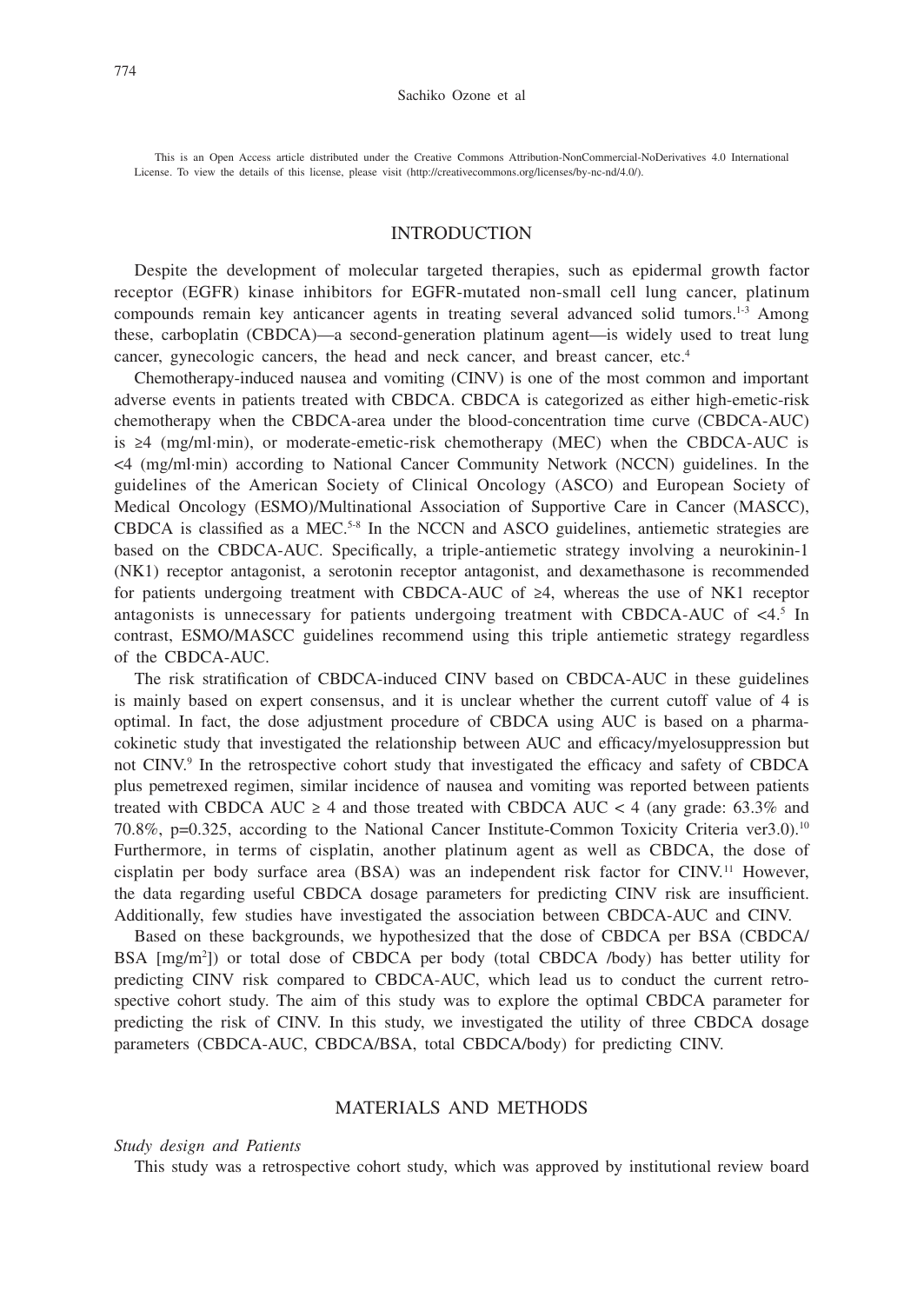of Nagoya University Hospital. We included all patients with thoracic malignant tumor such as lung cancer, thymic cancer who were treated with CBDCA-based therapy regimens from 2011 to 2014 in our hospital for this retrospective cohort study.

#### *Data collection*

Individual medical charts were retrospectively reviewed, and the following data were collected: age, sex, ECOG performance status (PS), history of alcohol consumption (habitual or non-habitual), prophylactic antiemetic treatment (granisetron/aprepitant/dexamethasone [GAD] or palonosetron/dexamethasone [PD]), and combination agent with CBDCA (pemetrexed or an agent other than pemetrexed). We adopted combination agent with CBDCA as a clinical factor which possibly affect the emetic events such as nausea and vomiting based on previous evidence. Concretely, previous reports showed pemetrexed plus CBDCA had higher risk of nausea and vomiting compared to paclitaxel plus CBDCA.12,13

The parameters of CBDCA were defined as follows: (1) CBDCA-AUC, the actual dose of CBDCA divided by  $(25 +$  estimated glomerular filtration rate [eGFR]); (2) CBDCA/BSA, the administered dose of CBDCA per BSA (mg/m2 ); (3) total CBDCA/body, the total administered dose of CBDCA (mg). To determine the total dose of CBDCA in our clinical practice, we estimated GFR using one of the following three methods: (i) eGFR, (ii) Cockcroft calculation without calibration by  $+0.2$  mg/dl of serum creatinine, or (iii) Cockcroft calculation with calibration by +0.2 mg/dl of serum creatinine.<sup>14</sup> Therefore, we needed to calibrate the CBDCA-AUC of each patient to evaluate the association between CBDCA-AUC and CINV. We recalculated the CBDCA-AUC for each patient using eGFR in patients whose GFR was estimated using method (ii) or (iii) as follows:

$$
CBDCA - AUC = \frac{\text{Total administered dose of CBDCA}}{\text{eGFR} + 25} \text{ (mg/ml-min)}
$$

On the basis of this calibration, the CBDCA-AUC of each patient was calculated to the second decimal place.

#### *Outcomes and Endpoints*

The data regarding severity of nausea (classified into four grades: none, mild, moderate, or severe), the incidence of vomiting, and the use of rescue antiemetic drugs were retrospectively reviewed for outcome analysis.

The endpoints were complete response (CR) and total control (TC) for the evaluation of CINV. We monitored nausea and vomiting in the 5 days from the initiation of CBDCA therapy. CR was defined as no vomiting and no use of rescue medication during the overall assessment period, and TC was defined as no vomiting, no nausea, and no use of rescue medication during the overall assessment period. Patients who did not achieve CR/TC were categorized as non-CR/non-TC.

#### *Statistical analysis*

Data were analyzed using JMP version 13.0. We considered p values of  $\langle 0.05 \rangle$  to indicate statistical significance. Comparisons of two groups (CR/TC or non-CR/non-TC) were performed using Fisher's exact test or Wilcoxon rank sum test. The cutoff value for each parameter of CBDCA was determined using the Youden index method in the receiver operating characteristic curve (ROC) analysis. The odds ratio (OR) with 95% confidence interval (CI) for each CBDCA parameter for CR or TC failure was evaluated using univariate and multivariate analyses with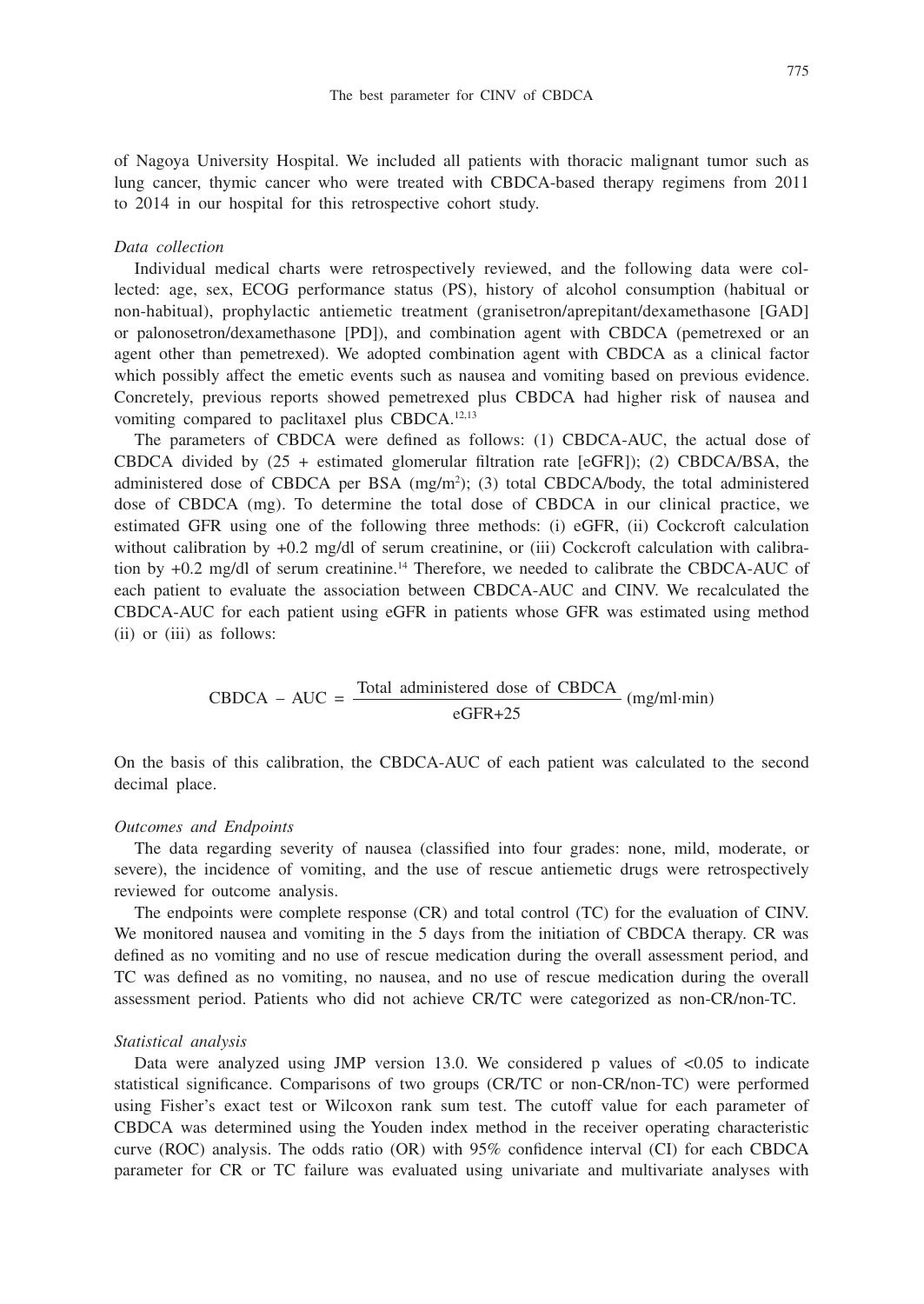logistic regression. The adjusted clinical factors were sex, which was confirmed as a robust risk factor for emesis, and clinical factors with  $p < 0.10$  using Fisher's exact test.

## RESULTS

#### *Patient characteristics*

A total of 85 patients were included in this study. The patient characteristics and CBDCA parameters are presented in Table 1. The median age of our cohort was 67 years (range 27–80 years), and 43.5% of patients were men. The majority of patients had a good PS (PS0: 47.1% and PS1: 47.1%). Of the total study cohort, 41.2% of patients had habitual alcohol consumption and 11.8% received opioid treatment as supportive care at the time of starting CBDCA-based chemotherapy. In terms of prophylactic antiemetic therapy, 30.6% of patients received GAD, and 69.4% of patients received PD. We also found that 50.6% of patients received pemetrexed as a combination agent of CBDCA. Regarding CBDCA parameters, the median of CBDCA-AUC, CBDCA/BSA, and total CBDCA/body was 5.01 (range 1.90–7.01), 303 mg/m<sup>2</sup> (range 114–431), and 480 mg (range 193–810), respectively.

| Variables                                      |                | No. of patients $(\%)$ |  |  |
|------------------------------------------------|----------------|------------------------|--|--|
| Age, median (range)                            |                | $67(27-80)$            |  |  |
| <b>Sex</b>                                     | Male           | 37 (43.5)              |  |  |
|                                                | Female         | 48 (56.5)              |  |  |
| ECOG PS                                        | $\Omega$       | 40(47.1)               |  |  |
|                                                | 1              | 40(47.1)               |  |  |
|                                                | $\overline{2}$ | 5(5.9)                 |  |  |
| Alcohol consumption                            | Habitual       | 35 (41.2)              |  |  |
|                                                | Non-habitual   | 50 (58.8)              |  |  |
| Opioid user                                    | Yes            | 10(11.8)               |  |  |
|                                                | N <sub>0</sub> | 75 (88.2)              |  |  |
| Prophylactic anti emetic treatment             | GAD            | 26(30.6)               |  |  |
|                                                | <b>PD</b>      | 59 (69.4)              |  |  |
| Combination agent                              | Pemetrexed     | 43 (50.6)              |  |  |
|                                                | Others         | 42 (49.4)              |  |  |
| Albumin (g/dl), median                         |                | $3.7(2.1-4.8)$         |  |  |
| CBDCA-AUC (mg·min/mL), median (range)          |                | $5.01(1.90 - 7.01)$    |  |  |
| CBDCA/BSA (mg/m <sup>2</sup> ), median (range) |                | 303 (114-431)          |  |  |
| Total CBDCA/body (mg), median (range)          |                | 480 (193-810)          |  |  |

Table 1 Patient characteristics (n = 85)

ECOG PS: European Cooperative Oncology Group performance status Others: paclitaxel, S1, and gemcitabine were included in others. GAD: granisetron, aprepitant and dexamethasone PD: palonosetron and dexamethasone CBDCA: carboplatin AUC: area under curve BSA: body surface area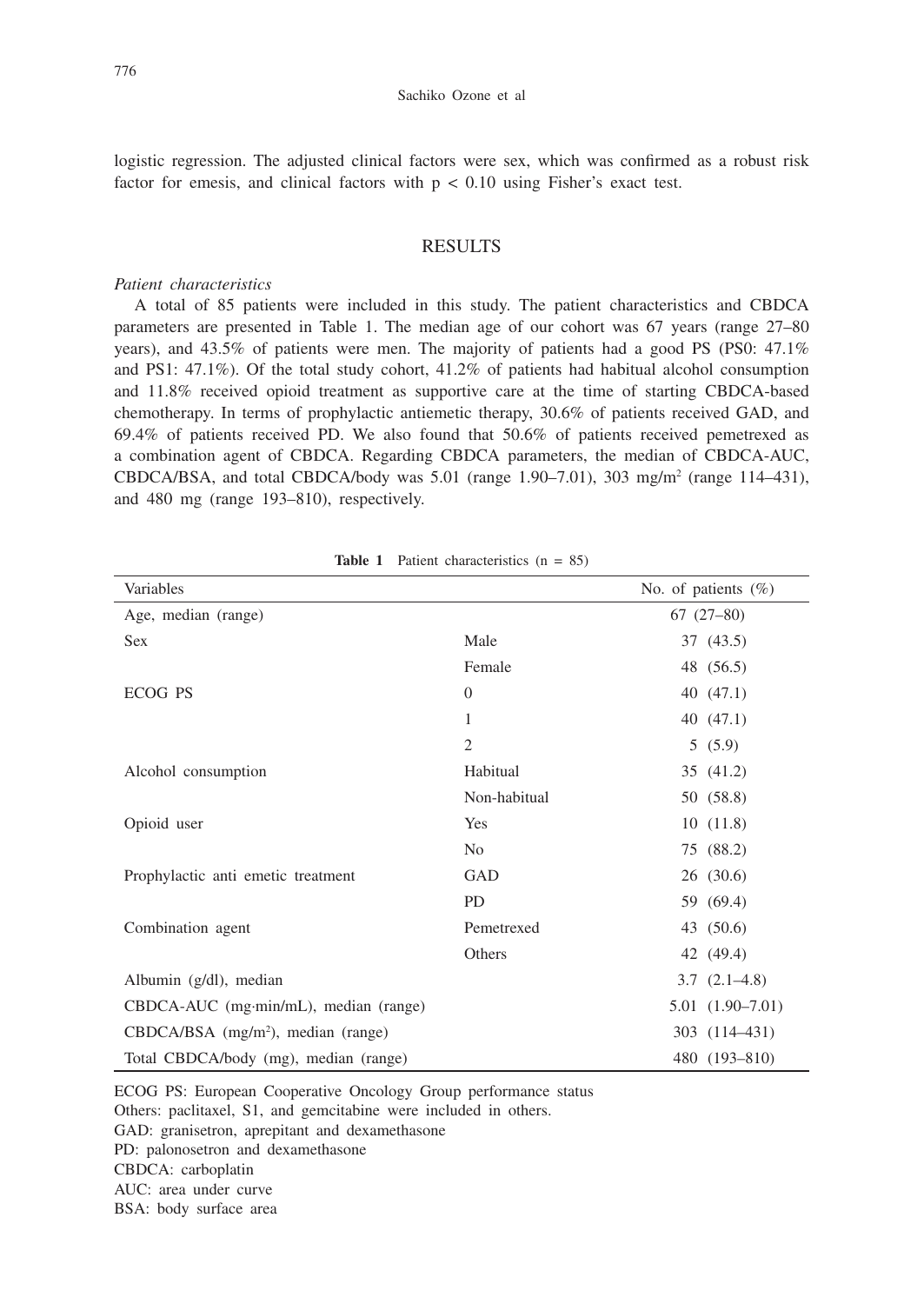*Comparison of patient characteristics and CBDCA parameters between patients with CR and non-CR*

Table 2A shows patients characteristics and CBDCA parameters in relation to CR status. The overall rate of CR was 72.9% (62 of 85). The difference in the rate of CR among patients treated with pemetrexed and those treated with other agents was close to statistical significance  $(62.8\% \text{ vs. } 83.3\%, \text{ p} = 0.050)$ , but other baseline characteristics were not statistically significantly different between patients who achieved CR and those who did not.

The median CBDCA-AUC was similar between patients who did and did not achieve CR  $(4.94 \text{ (range } 1.90 - 6.57) \text{ vs. } 5.25 \text{ (range } 4.12 - 7.01), p = 0.169)$ , while the median CBDCA/BSA and total CBDCA/body were statistically significantly higher in patient with non-CR compared to those in patients with CR (339 mg/m<sup>2</sup> (range 185–411) vs. 290 mg/m<sup>2</sup> (range 114–431),  $p =$ 0.011; 510 mg (range 300–670) vs. 455 mg (range 193–810), p=0.042).

|                                                  |                | No. of patients  | No. of patients     | p value           |
|--------------------------------------------------|----------------|------------------|---------------------|-------------------|
|                                                  |                | with $CR(\%)$    | with Non-CR $(\%)$  |                   |
| Age                                              | $\geq 67$      | 34 (75.6)        | 11(24.4)            | 0.629             |
|                                                  | <67            | 28 (70.0)        | 12(30.0)            |                   |
| Sex                                              | Male           | 25(67.6)         | 12(32.4)            | 0.339             |
|                                                  | Female         | 37(77.1)         | 11(22.9)            |                   |
| <b>ECOG PS</b>                                   | $\overline{0}$ | 31 (77.5)        | 9(22.5)             | 0.466             |
|                                                  | $1 - 2$        | 31 (68.9)        | 14(31.1)            |                   |
| Alcohol consumption                              | Yes            | 27(77.1)         | 8(22.9)             | 0.621             |
|                                                  | N <sub>0</sub> | 35 (70.0)        | 15(30.0)            |                   |
| Opioid user                                      | Yes            | 7(70.0)          | 3(30.0)             | 1.000             |
|                                                  | N <sub>0</sub> | 55 (73.3)        | 20(26.7)            |                   |
| Antiemetic drugs                                 | GAD            | 21 (80.8)        | 5(19.2)             | 0.427             |
|                                                  | <b>PD</b>      | 41 (69.5)        | 18 (30.5)           |                   |
| Albumin (g/dL)                                   | <3.7           | 28 (80.0)        | 7(20.0)             | 0.321             |
|                                                  | $\geq 3.7$     | 34 (68.0)        | 16(32.0)            |                   |
| Combination agent                                | Pemetrexed     | 27 (62.8)        | 16(37.2)            | 0.050             |
|                                                  | Others         | 35 (83.3)        | 7(16.7)             |                   |
| CBDCA-AUC (mg·min/mL), median (range)            |                | 4.94 (1.90-6.57) | $5.25(4.12 - 7.01)$ | 0.169             |
| $CBDCA/BSA$ (mg/m <sup>2</sup> ), median (range) |                | 290 (114-431)    | 339 (185-411)       | $0.011^{+}$       |
| Total CBDCA/body (mg), median (range)            |                | 455 (193-810)    | 510 (300-670)       | $0.042^{\dagger}$ |

Table 2A Patient characteristics and CBDCA parameters according to CR achievement (n = 85)

 $\dagger$  indicates statistical significance ( $p < 0.05$ ).

ECOG PS: European Cooperative Oncology Group performance status

Others: paclitaxel, S1, and gemcitabine were included in others.

GAD: granisetron, aprepitant and dexamethasone

PD: palonosetron and dexamethasone

CBDCA: carboplatin

AUC: area under curve

BSA: body surface area

SD: standard division

CR: complete response

Non-CR: non-complete response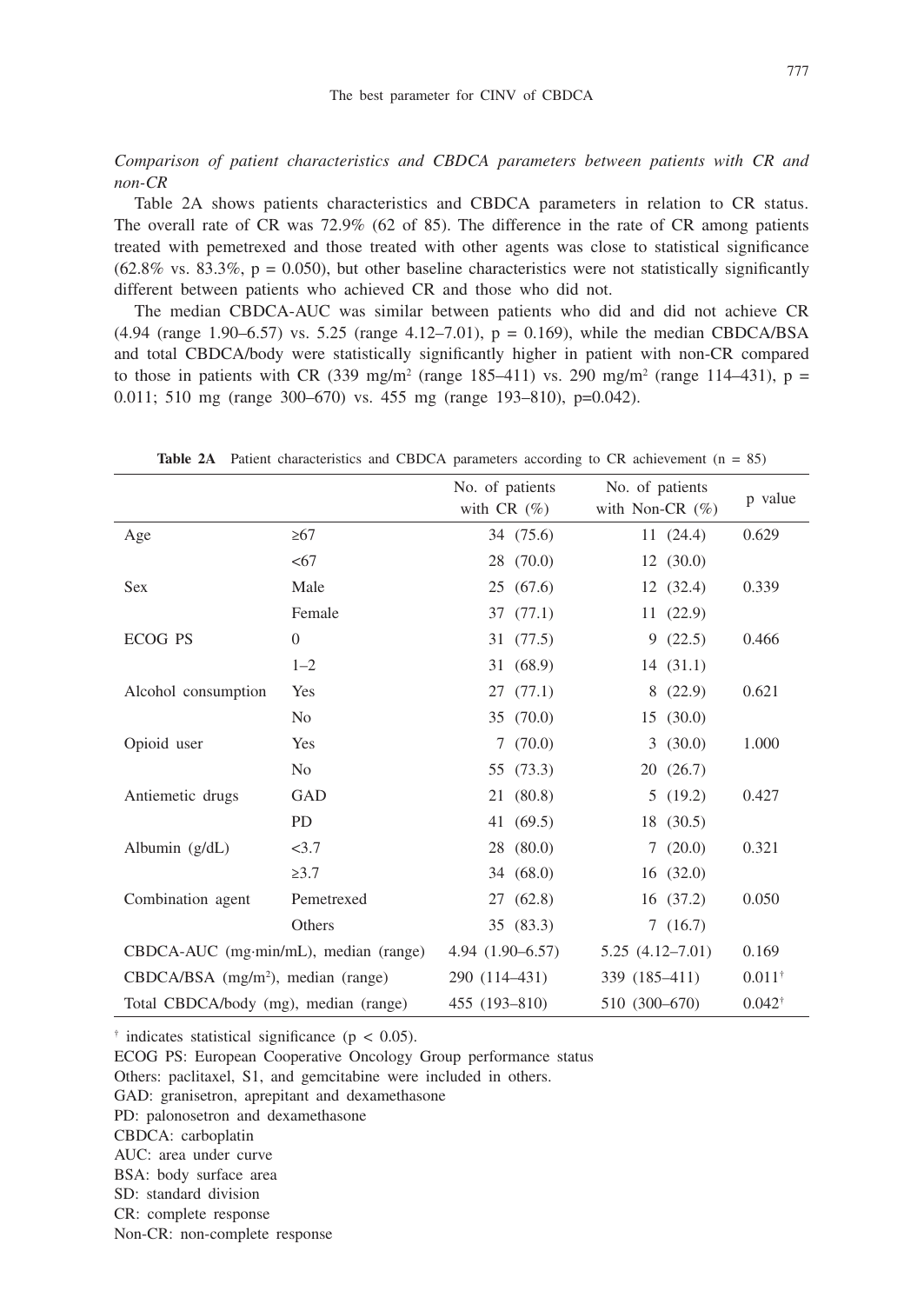*Comparison of patient characteristics and CBDCA parameters between patients with TC and non-TC*

Table 2B shows the patient characteristics and CBDCA parameters according to TC achievement. The TC rate in our cohort was 65.9%, 56 of 85 patients achieved TC. There were no patient characteristics which showed statistically significant difference between patient with TC and those with non-TC.

In terms of CBDCA parameters, median of CBDCA-AUC was similar between patient with TC and those with non-TC  $(4.94 \text{ (range } 1.90-6.57) \text{ vs. } 5.25 \text{ (range } 4.12-7.01), \text{ p=0.080}), \text{ while}$ total CBDCA/body and CBDCA/BSA were statistically significantly higher in patient with non-TC compared to those in patients with TC  $(345 \text{ mg/m}^2 \text{ (range 185–426) vs. } 284 \text{ mg/m}^2 \text{ (range)}$ 114–431), p < 0.001; and 530 mg (range 300–698) vs. 450 mg (range 193–810), p=0.006).

|                                                  |                | No. of patients<br>with TC $(\%)$ | No. of patients<br>with Non-TC $(\%)$ | p value             |
|--------------------------------------------------|----------------|-----------------------------------|---------------------------------------|---------------------|
| Age                                              | $\geq 67$      | 33 (73.3)                         | 12(26.7)                              | 0.170               |
|                                                  | <67            | 23 (57.5)                         | 17(42.5)                              |                     |
| <b>Sex</b>                                       | Male           | 22 (59.5)                         | 15(40.5)                              | 0.357               |
|                                                  | Female         | 34 (70.8)                         | 14 (29.2)                             |                     |
| <b>ECOG PS</b>                                   | $\overline{0}$ | 29 (72.5)                         | 11(27.5)                              | 0.258               |
|                                                  | $1 - 2$        | 27(60.0)                          | 18(40.0)                              |                     |
| Alcohol consumption                              | Yes            | 24 (68.6)                         | 11(31.4)                              | 0.817               |
|                                                  | N <sub>0</sub> | 32(64.0)                          | 18 (36.0)                             |                     |
| Opioid user                                      | Yes            | 6(60.0)                           | 4(40.0)                               | 0.729               |
|                                                  | No             | 50 (66.7)                         | 25(33.3)                              |                     |
| Antiemetic drugs                                 | GAD            | 18 (69.2)                         | 8(30.8)                               | 0.805               |
|                                                  | <b>PD</b>      | 38 (64.4)                         | 21(35.6)                              |                     |
| Albumin (g/dL)                                   | <3.7           | 26 (74.2)                         | 9(25.7)                               | 0.245               |
|                                                  | $\geq 3.7$     | 30(60.0)                          | 20(40.0)                              |                     |
| Combination agent                                | Pemetrexed     | 24 (55.8)                         | 19 (44.2)                             | 0.067               |
|                                                  | Others         | 32 (76.2)                         | 10(23.8)                              |                     |
| CBDCA-AUC (mg·min/mL), median (range)            |                | $4.94(1.90-6.57)$                 | $5.25(4.12 - 7.01)$                   | 0.080               |
| $CBDCA/BSA$ (mg/m <sup>2</sup> ), median (range) |                | 284 (114-431)                     | 345 (185-426)                         | $< 0.001^{\dagger}$ |
| Total CBDCA/body (mg), median (range)            |                | 450 (193-810)                     | 530 (300-698)                         |                     |

**Table 2B** Patient characteristics and CBDCA parameters according to TC achievement (n = 85)

 $\dagger$  indicates statistical significance ( $p < 0.05$ ).

ECOG PS: European Cooperative Oncology Group performance status

Others: paclitaxel, S1, and gemcitabine were included in others.

GAD: granisetron, aprepitant and dexamethasone

PD: palonosetron and dexamethasone

CBDCA: carboplatin

AUC: area under curve

BSA: body surface area

SD: standard division

TC: total control

Non-TC: non-total control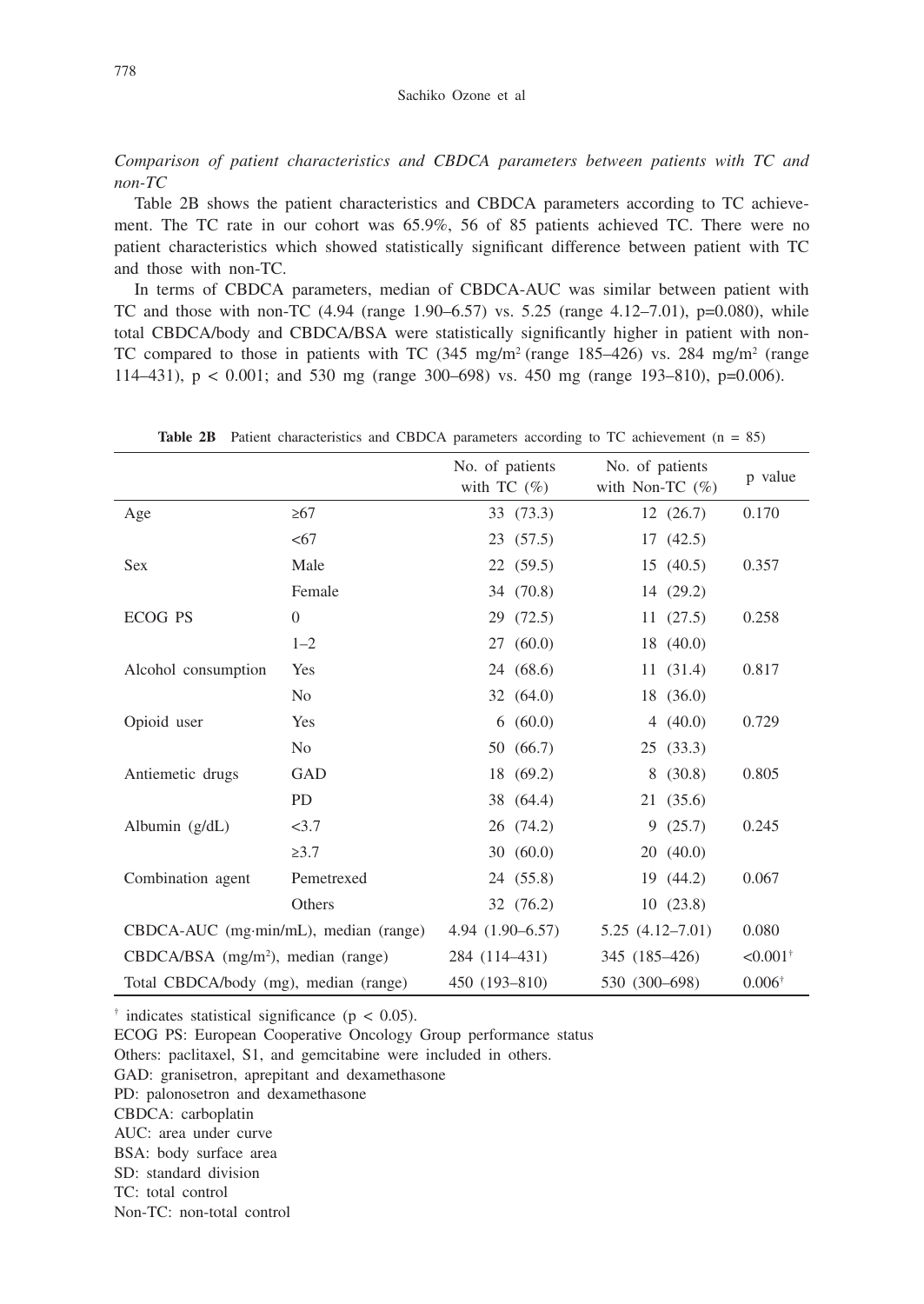*ROC curve analysis of CBDCA parameters for predicting non-CR and non-TC*

The ROC analyses for non-CR and non-TC are shown in Figure 1. Interestingly, the AUC of CBDCA/BSA (0.680) and total CBDCA/body (0.644) for predicting non-CR were higher than that of CBDCA-AUC (0.598), although this was not statistically significant ( $p=0.293$ ,  $p=0.513$ , respectively). The optimal cut-off values for predicting non-CR, as determined using the Youden index method, was 5.07 for CBDCA-AUC, 325 mg/m2 for CBDCA/BSA, and 500 mg/body for total CBDCA/body (Figure 1A).

As well as the results of ROC analysis for predicting non-CR, the AUC of CBDCA-BSA (0.727) and total CBDCA/body (0.682) for predicting non-TC were higher than that of CBDCA-AUC (0.616), although this was not statistically significant ( $p=0.105$ ,  $p=0.291$ , respectively). The optimal cut-off values for each CBDCA parameter for predicting non-TC, as determined by the Youden index method, were 5.49 for CBDCA-AUC, 339 mg/m<sup>2</sup> for CBDCA/BSA, and 500 mg/ body for total CBDCA/body (Figure 1B).



**Fig. 1** The receiver operating characteristic curve (ROC) analysis for predicting non-complete response (CR) and non-total control (TC)

- **Fig. 1A:** The receiver operating characteristic curve (ROC) analysis of each carboplatin (CBDCA) parameters for predicting patients with non-complete response (CR). The optimal cut off value is calculated by Youden index methods.
- **Fig. 1B:** The receiver operating characteristic curve (ROC) analysis of each carboplatin (CBDCA) parameters for predicting patients with non-total control (TC). The optimal cut off value is calculated by Youden index methods.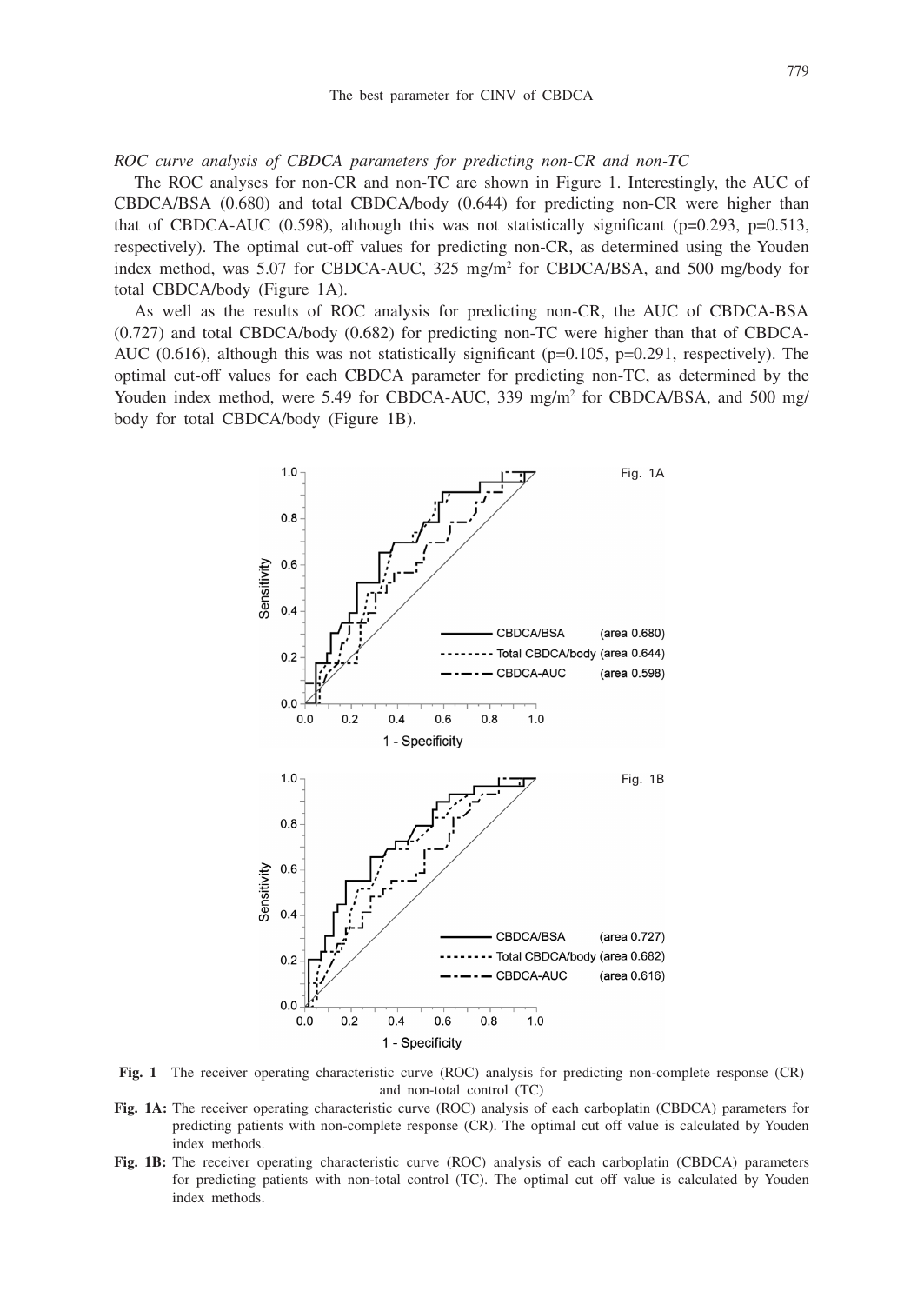Figure 2 shows the rate of CR and TC between patients with high CBDCA parameters and those with low CBDCA parameters according to the determined optimal cut-off values.

The CR rate was significantly higher among patients with low CBDCA/BSA  $\langle$ <325 mg/m<sup>2</sup>) than those with high CBDCA/BSA ( $\geq 325 \text{ mg/m}^2$ ) (84.0% vs. 57.1%,  $p = 0.012$ ) (Figure 2A). As well as CBDCA/BSA, the CR rate was significantly higher among patients with low total CBDCA/body (<500 mg) than those with high total CBDCA/body ( $\geq$ 500 mg) (84.4% vs. 60.0%,  $p = 0.015$ ). In contrast, the CR rates of patients with low and high CBDCA-AUC (<5.07 and  $\geq$ 5.07, respectively) were not statistically significantly different (79.2% vs. 64.9%, p = 0.220).



**Fig. 2** The rate of complete response (CR) and total control (TC)

**Fig. 2A:** The rate of complete response (CR) in subgroup according to optimal cut-off value of each carboplatin (CBDCA) parameters. \* indicates p value less than 0.05. N.S. indicates not significant.

**Fig. 2B:** The rate of total control (TC) in subgroup according to optimal cut-off value of each carboplatin (CBDCA) parameters. \*\* indicates p value less than 0.01. N.S. indicates not significant.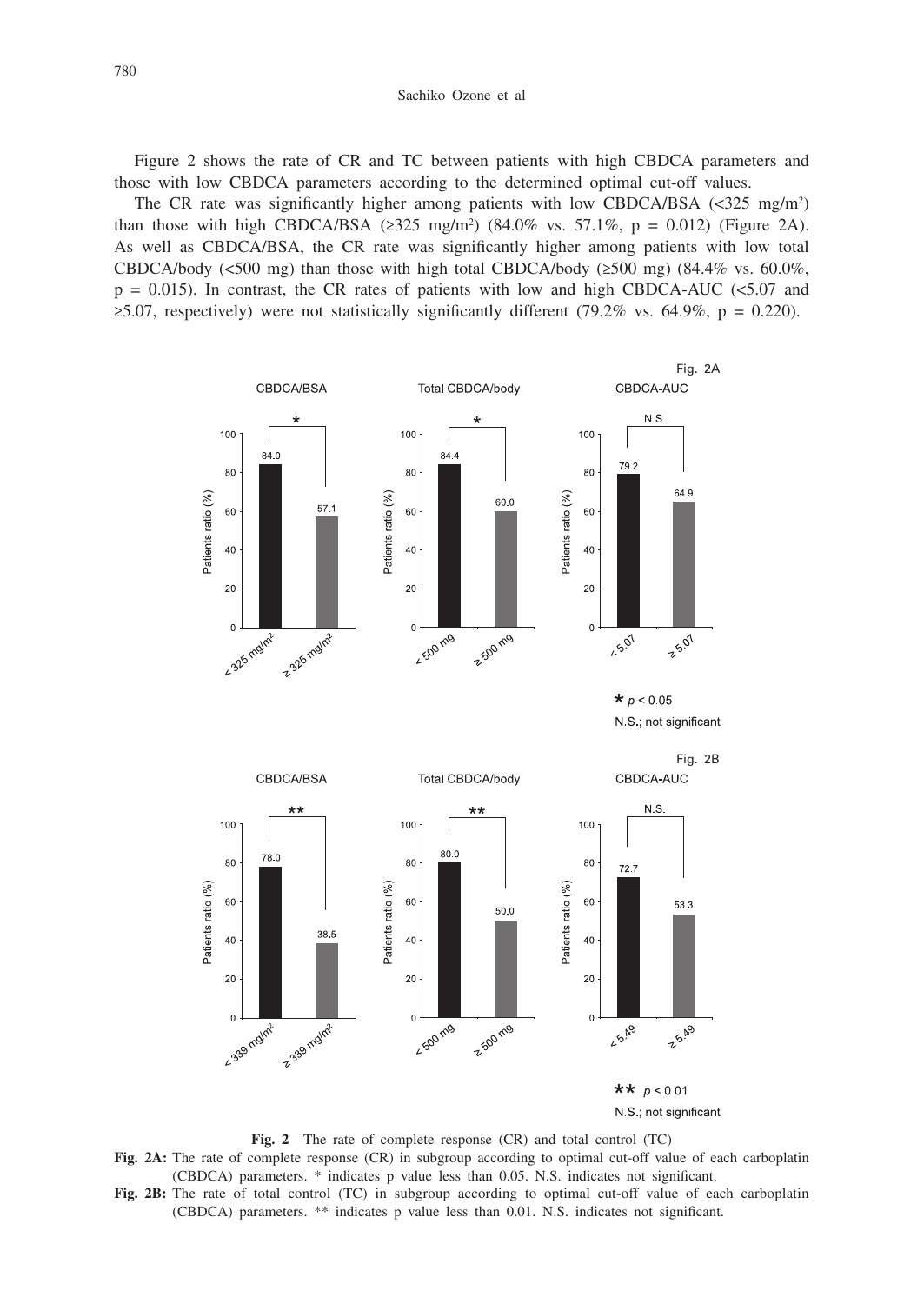Similar to the results of the CR rate, the TC rate in patients with low CBDCA/BSA (<339 mg/m2 ) was statistically significantly higher compared to that in patients with high CBDCA/ BSA  $(\geq 339 \text{ mg/m}^2)$  (78.0% vs.38.5%, p=0.001) (Figure 2B). The TC rate was significantly higher among patients with low total CBDCA/body (<500 mg) compared with those with high total CBDCA/body ( $\geq 500$  mg) (80.0% vs. 50.0%, p = 0.006). In contrast, the TC rates among patients with low and high CBDCA-AUC (<5.49 and  $\geq$ 5.49, respectively) were not significantly different  $(72.7\% \text{ vs. } 53.3\%, \text{ p} = 0.095)$ .

*Univariate and multivariate analyses of CBDCA parameters for predicting non-CR and non-TC*

Based on the optimal cut off values determined by Youden index methods, we performed univariate and logistic regression multivariate analysis for predicting non-CR and non-TC on each CBDCA parameters.

Table 3A shows a univariate analysis and multivariate analyses for predicting non-CR. In multivariate analysis, CBDCA/BSA (adjusted Odds (OR) 3.15 [95% confidence interval (CI): 1.08–9.16, p=0.035]) and total CBDCA/body (adjusted OR 3.04 [95% CI: 1.04–8.93], p=0.043) were independent risk factors for predicting non-CR. In contrast, CBDCA-AUC (adjusted OR 1.78 [95% CI: 0.64–4.98, p=0.272]) was not statistically significant for predicting non-CR.

| Variables                        |             | Univariate<br>analysis |                       | Multivariate<br>analysis <sup>†</sup> |                       |
|----------------------------------|-------------|------------------------|-----------------------|---------------------------------------|-----------------------|
|                                  |             | OR (95% CI)            | p value               | OR (95% CI)                           | value<br>D            |
| $CBDCA-AUC$ (mg·min/mL)          | < 5.07      |                        |                       |                                       |                       |
|                                  | $\geq 5.07$ | $2.06(0.78-5.43)$      | 0.145                 | $1.78(0.64 - 4.98)$                   | 0.272                 |
| $CBDCA/BSA$ (mg/m <sup>2</sup> ) | $<$ 325     |                        |                       |                                       |                       |
|                                  | $\geq 325$  | $3.94(1.43 - 10.81)$   | $0.008$ <sup>††</sup> | $3.15(1.08-9.16)$                     | $0.035^{+1}$          |
| Total CBDCA/body (mg)            | < 500       |                        |                       |                                       |                       |
|                                  | $\geq 500$  | $3.61(1.30-10.08)$     | $0.014$ <sup>††</sup> | $3.04(1.04 - 8.93)$                   | $0.043$ <sup>††</sup> |

**Table 3A** Univariate analysis and Multivariate analysis for non-CR  $(n = 85)$ 

OR: odds ratio

† OR were adjusted by sex and the combination of pemetrexed in multivariate analysis.

<sup> $\uparrow\uparrow$ </sup> indicates statistical significance (p < 0.05).

Table 3B shows a univariate analysis and multivariate analyses for predicting non-TC. In multivariate analysis, CBDCA/BSA (adjusted OR 4.63 [95% CI: 1.59–13.47, p=0.005]) and total CBDCA/body (adjusted OR 3.56 [95% CI: 1.30–9.76], p=0.014) were independent risk factors for predicting non-TC. In contrast, CBDCA-AUC (adjusted OR 2.15 [95% CI: 0.80–5.76, p=0.128]) was not statistically significant for predicting non-TC. Collectively, CBDCA-AUC was not predictive for both non-CR and non-TC, while CBDCA/BSA and total CBDCA/body were associated with both non-CR and non-TC.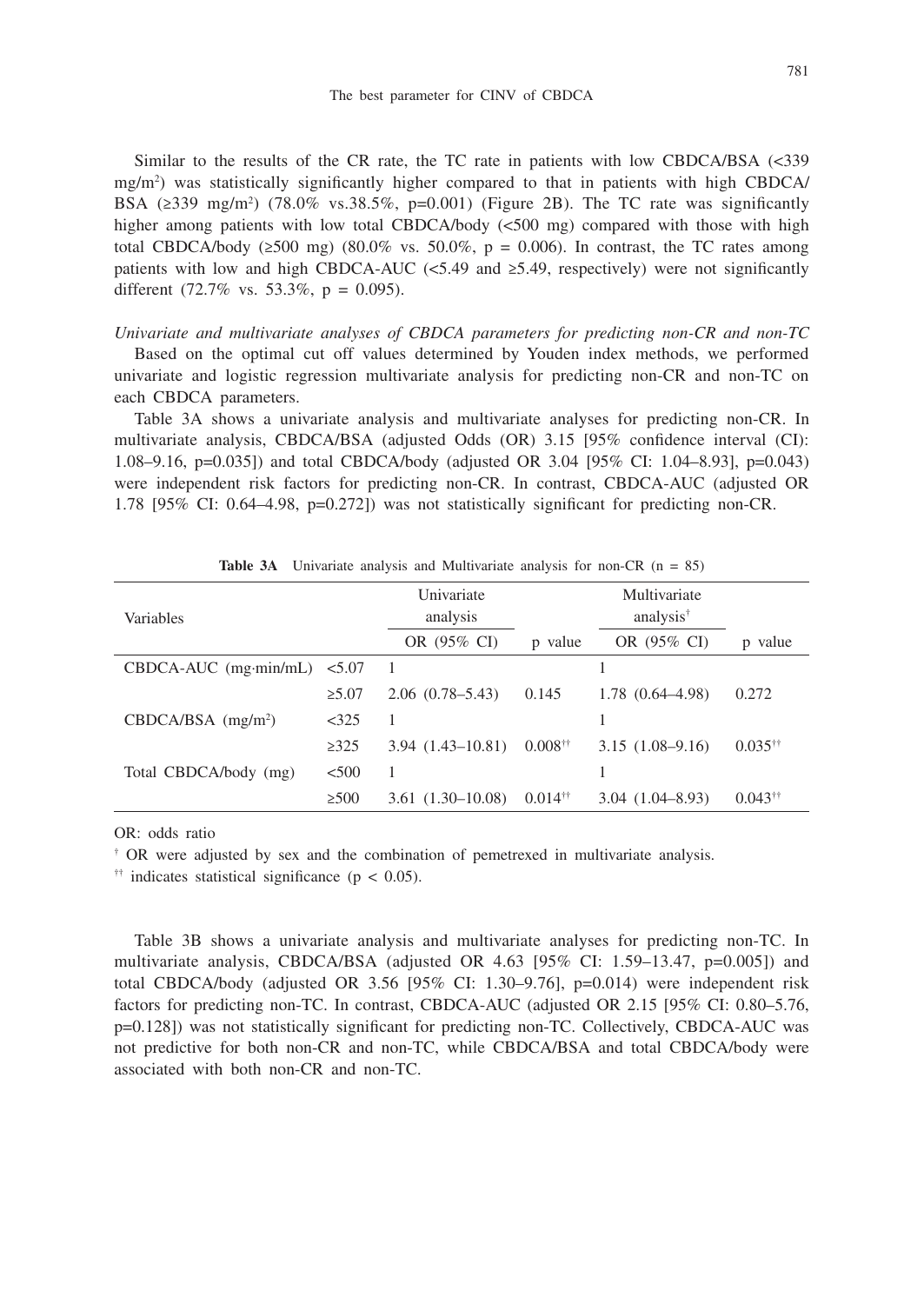| <b>Variables</b>                 |             | Univariate<br>analysis |                         | Multivariate<br>analysis <sup>†</sup> |                       |
|----------------------------------|-------------|------------------------|-------------------------|---------------------------------------|-----------------------|
|                                  |             | OR (95% CI)            | p value                 | OR (95% CI)                           | p value               |
| $CBDCA-AUC$ (mg·min/mL)          | 5.49        |                        |                         |                                       |                       |
|                                  | $\geq 5.49$ | $2.33(0.92 - 5.92)$    | 0.075                   | $2.15(0.80 - 5.76)$                   | 0.128                 |
| $CBDCA/BSA$ (mg/m <sup>2</sup> ) | $<$ 339     |                        |                         |                                       |                       |
|                                  | $\geq 339$  | $5.66$ $(2.08-15.41)$  | $< 0.001$ <sup>††</sup> | $4.63(1.59-13.47)$                    | $0.005$ <sup>††</sup> |
| Total CBDCA/body (mg)            | < 500       |                        |                         |                                       |                       |
|                                  | $\geq 500$  | $4.00(1.53 - 10.43)$   | $0.005$ <sup>††</sup>   | $3.56$ $(1.30 - 9.76)$                | $0.014$ <sup>††</sup> |

**Table 3B** Multivariate analysis for non-TC (n = 85)

OR: odds ratio

† OR were adjusted by sex and the combination of pemetrexed in multivariate analysis.

<sup>††</sup> indicates statistical significance ( $p < 0.05$ ).

#### DISCUSSION

The current study demonstrates that CBDCA/BSA and total CBDCA/body, but not CBDCA-AUC, are useful parameters for predicting the risk of CINV. To the best of our knowledge, this is the first study to investigate the utility of these parameters as predicting factors for CBDCA-induced nausea and vomiting.

The current antiemesis guidelines of ASCO and NCCN recommends that triple antiemetic strategy with NK1 receptor antagonist, 5-HT3 receptor antagonist, and dexamethasone should be selected for patients treated with CBDCA-AUC  $\geq 4.57.8$  These recommendations are based on the fact that most phase III studies of triple antiemetic strategy for CBDCA regimen have included only patients treated with CBDCA having AUC  $\geq 4.15-18$  Although the MASCC/ESMO guidelines universally recommend triple antiemetic therapy for CBDCA-induced nausea and vomiting, $5.6$ few studies have demonstrated the benefits of such a strategy for patients with CBDCA-AUC <4. In fact, Jordan et al discussed this issue for patients treated with lower doses of CBDCA in their systematic review of NK1 receptor antagonists.<sup>19</sup> Besides these backgrounds, the ROC analysis of CBDCA-AUC in the present study indicated AUC of 0.598 for predicting non-CR and 0.616 for predicting non-TC, both of which would not be considered acceptable (AUC < 0.7) in terms of statistical consensus.20

We found that CBDCA/BSA and total CBDCA/body have potential utility for predicting CBDCA-induced nausea and vomiting; for CBDCA/BSA, the AUC of the ROC for predicting non-TC was  $>0.7$ , which indicates good predictivity.<sup>20</sup> In addition, the TC rate of patients received CBDCA with  $\geq$  339 mg/m<sup>2</sup> (optimal cut off value by Youden Index) was only 38.5%, and those would be a good target for triple antiemetic strategy. A pharmacokinetic study investigating CBDCA treatment for patients with severe renal insufficiency could verify the results of the current study. Oguri et al investigated carboplatin concentrations in plasma in patients with eGFR  $<$  30 ml/min/1.73 m<sup>2,21</sup> Of these patients, target AUC were set as 4 or 5. However, any grade of nausea or vomiting was not noted in their study. In patients with severe renal insufficiency  $(eGFR < 30 \text{ ml/min}/1.73 \text{ m}^2)$ , total CBDCA/body must be below 275 mg with a target AUC of 5 because the estimated CBDCA clearance is equal to GFR (ml/min) + 25. The results of Oguri, et al suggested the incidence of CBDCA-induced nausea and vomiting to be low in patients receiving low total CBDCA/body with high CBDCA-AUC (4 or more). Consistent with these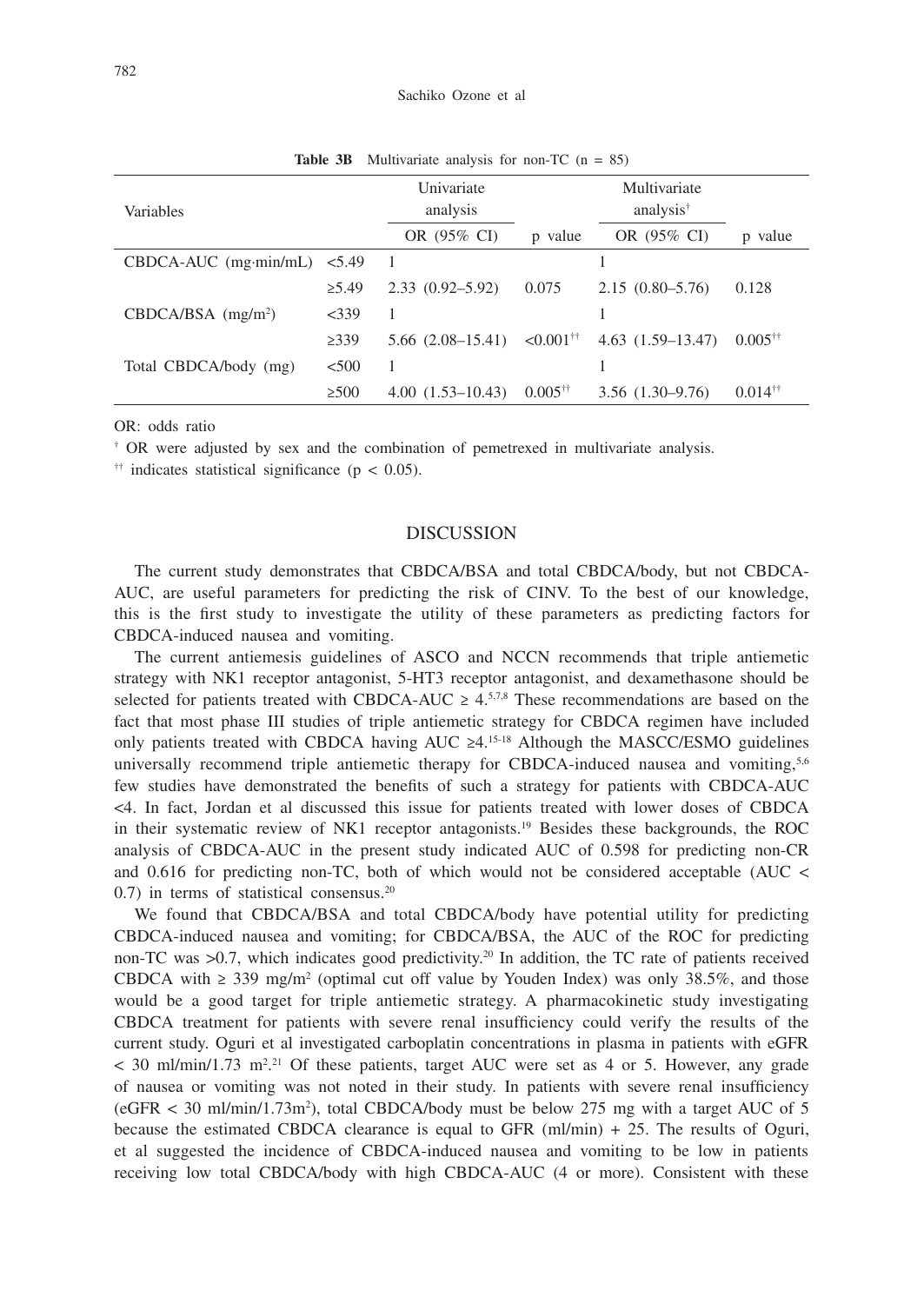previous reports, our results suggest that the association between CBDCA-AUC and CBDCAinduced nausea and vomiting is weak and further studies are warranted to identify new useful predictors of CBDCA-induced nausea and vomiting. The reason of the superiority of CBDCA/ BSA to CBDCA-AUC is difficult to explain clearly.

However, we speculate that different mechanisms between the CBDCA-induced antitumor effect and CBDCA-induced emesis are a possible reason to explain the results of the current study. CBDCA exerts antitumor efficacy by inducing DNA crosslinks, whereas CBDCA causes CINV by increasing several cytokines such as substance P, resulting in stimulating neurokinin 1 (NK1) receptor. The association between CBDCA-AUC and antitumor effects or myelosuppression is well established by previous research, and both effects are induced by CBDCA-mediated DNA crosslink formation.<sup>9</sup> However, to our best knowledge, the association between the pharmacodynamics of CBDCA and CINV has not been investigated at this point. In antimicrobial research, several pharmacodynamic parameters are important for a given antibiotic agent, including (1) the ratio of maximum serum concentration (Cmax) to the minimum inhibitory concentration (MIC); Cmax/MIC, (2) the ratio of the AUC versus MIC; AUC/MIC, (3) the duration of the dosing interval that plasma concentrations exceed the MIC; Time above MIC.<sup>22</sup> These suggest that the relevant pharmacodynamic parameters predicting major effect or side effect of anticancer agents are different depends on the mechanism of drug action. As mentioned above, the mechanism of CINV caused by CBDCA is different from that of myelosuppression. Although pharmacodynamics of CBDCA for predicting CINV is not elucidated, it is possible that Cmax of CBDCA rather than AUC of CBDCA is the best pharmacodynamic parameters predicting CINV of CBDCA, and the dose of CBDCA/BSA might be well associated with Cmax of CBDCA. Because all of these are only speculative, further studies are warranted for investigating an optimal parameter for predicting CBDCA induced CINV.

Our study has several limitations, which should be acknowledged. The retrospective cohort analysis was based on patients recruited from a single institution. The results of multivariate analysis and optimal cut-off values for predicting non-CR and non-TC should be interpreted with caution because overfitting bias could exist. Because of the retrospective nature, the event rates for CR and TC in terms of vomiting and the use of rescue antiemetic drugs could be underestimated. Therefore, future multi-center prospective studies are required to validate the results of our study.

In conclusion, CBDCA/BSA shows greater potential than CBDCA-AUC for predicting the risk of CBDCA-induced emesis. Patients treated with high CBDCA/BSA may be good candidates for triple antiemetic therapy, regardless of CBDCA-AUC, whereas those receiving low CBDCA/BSA may not require NK1 receptor antagonists, even when the CBDCA-AUC is  $\geq 4$ .

## AUTHOR CONTRIBUTIONS

S.O. and K.I. equally contributed to this work.

## CONFLICTS OF INTEREST

All authors declare no conflict interest in regard to the current study.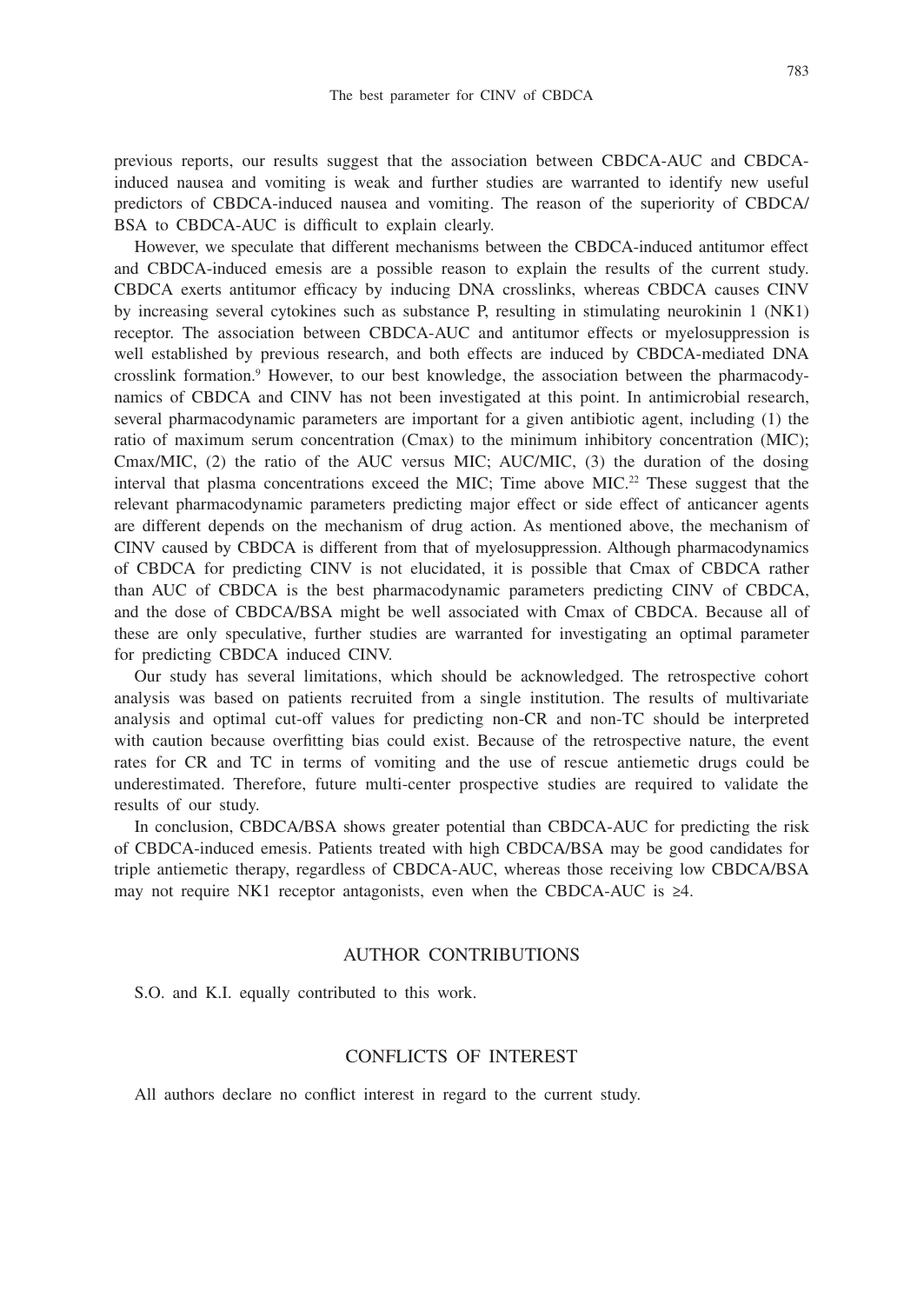## SOURCE OF FUNDING

Not declared.

#### **REFERENCES**

- 1 Soria JC, Ohe Y, Vansteenkiste J, et al. Osimertinib in untreated EGFR-mutated advanced non-small-cell lung cancer. *N Engl J Med*. 2018;378(2):113–125. doi:10.1056/NEJMoa1713137.
- 2 Peters S, Camidge DR, Shaw AT, et al. Alectinib versus Crizotinib in untreated ALK-positive non-small-cell lung cancer. *N Engl J Med*. 2017;377(9):829–838. doi:10.1056/NEJMoa1704795.
- 3 Stintzing S, Modest DP, Rossius L, et al. FOLFIRI plus cetuximab versus FOLFIRI plus bevacizumab for metastatic colorectal cancer (FIRE-3): A post-hoc analysis of tumour dynamics in the final RAS wild-type subgroup of this randomised open-label phase 3 trial. *Lancet Oncol*. 2016;17(10):1426–1434. doi:10.1016/ S1470-2045(16)30269-8.
- 4 Ho GY, Woodward N and Coward JI. Cisplatin versus carboplatin: Comparative review of therapeutic management in solid malignancies. *Crit Rev Oncol Hematol*. 2016;102:37–46. doi:10.1016/j.critrevonc.2016.03.014.
- 5 Razvi Y, Chan S, McFarlane T, et al. ASCO, NCCN, MASCC/ESMO: a comparison of antiemetic guidelines for the treatment of chemotherapy-induced nausea and vomiting in adult patients. *Support Care Cancer*. 2019;27(1):87–95. doi:10.1007/s00520-018-4464-y.
- 6 Einhorn LH, Rapoport B, Navari RM, Herrstedt J and Brames MJ: 2016 updated MASCC/ESMO consensus recommendations: prevention of nausea and vomiting following multiple-day chemotherapy, high-dose chemotherapy, and breakthrough nausea and vomiting. *Support Care Cancer*. 2017;25(1):303–308. doi:10.1007/ s00520-016-3449-y.
- 7 Hesketh PJ, Bohlke K, Lyman GH, et al. Antiemetics: American society of clinical oncology focused guideline update. *J Clin Oncol*. 2016;34(4):381–386. doi:10.1200/JCO.2015.64.3635.
- 8 Hesketh PJ, Kris MG, Basch E, et al. Antiemetics: American society of clinical oncology clinical practice guideline update. *J Clin Oncol*. 2017;35(28):3240–3261. doi:10.1200/JCO.2017.74.4789.
- 9 Jodrell DI, Egorin MJ, Canetta RM, et al. Relationships between carboplatin exposure and tumor response and toxicity in patients with ovarian cancer. *J Clin Oncol*. 1992;10(4):520–528. doi:10.1200/ JCO.1992.10.4.520.
- 10 Zhu Y, Xing P, Wang S, et al. Evaluation of calculating carboplatin dosage in carboplatin-pemetrexed therapy as the first-line therapy for Chinese patients with advanced lung adenocarcinoma. *Thorac Cancer*. 2018;9(3):400–407. doi:10.1111/1759-7714.12594.
- 11 Fujii H, Iihara H, Kajikawa N, et al. Control of nausea based on risk analysis in patients with esophageal and gastric cancer who received cisplatin-based chemotherapy. *Anticancer Res*. 2017;37(12):6831–6837. doi:10.21873/anticanres.12144.
- 12 Socinski MA, Raju RN, Stinchcombe T, et al. Randomized, phase ii trial of pemetrexed and carboplatin with or without enzastaurin versus docetaxel and carboplatin as first-line treatment of patients with stage IIIB/ IV non-small cell lung cancer. *J Thorac Oncol*. 2010;5(12):1963–1969. doi:10.1097/JTO.0b013e3181fd42eb.
- 13 Hayashi T, Shimokawa M, Matsuo K, et al. Chemotherapy-induced nausea and vomiting (CINV) with carboplatin plus pemetrexed or carboplatin plus paclitaxel in patients with lung cancer: A propensity score-matched analysis. *BMC Cancer*. 2021;21(1):74. doi:10.1186/s12885-021-07802-y.
- 14 Ando Y, Minami H, Saka H, Ando M, Sakai S and Shimokata K. Adjustment of creatinine clearance improves accuracy of Calvert's formula for carboplatin dosing. *Br J Cancer*. 1997;76(8):1067–1071. doi:10.1038/bjc.1997.509.
- 15 Rapoport BL, Jordan K, Boice JA, et al. Aprepitant for the prevention of chemotherapy-induced nausea and vomiting associated with a broad range of moderately emetogenic chemotherapies and tumor types: A randomized, double-blind study. *Support Care Cancer*. 2010;18(4):423–431. doi:10.1007/s00520-009-0680-9.
- 16 Yahata H, Kobayashi H, Sonoda K, et al. Efficacy of aprepitant for the prevention of chemotherapy-induced nausea and vomiting with a moderately emetogenic chemotherapy regimen: A multicenter, placebo-controlled, double-blind, randomized study in patients with gynecologic cancer receiving paclitaxel and carboplatin. *Int J Clin Oncol*. 2016;21(3):491–497. doi:10.1007/s10147-015-0928-y.
- 17 Tanioka M, Kitao A, Matsumoto K, et al. A randomised, placebo-controlled, double-blind study of aprepitant in nondrinking women younger than 70 years receiving moderately emetogenic chemotherapy. *Br J Cancer*. 2013;109(4):859–865. doi:10.1038/bjc.2013.400.